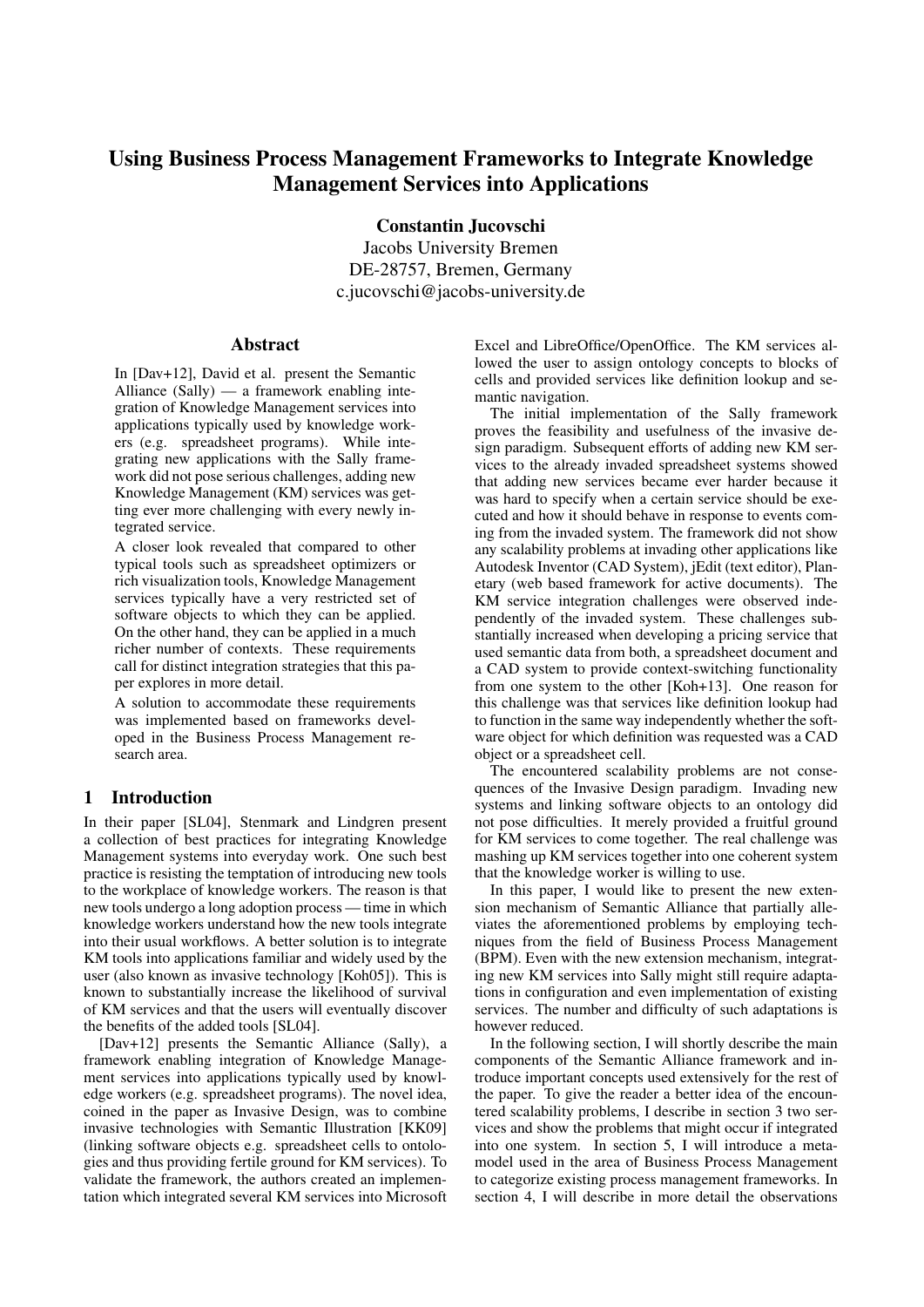that were made during the efforts of mashing up KM tools. These will define the requirements an existing BPM framework would have to provide in order to be used for our purposes. Section 6, presents some detail about our implementation. The paper ends with a conclusion and a short discussion.



# 2 Sally Components

Figure 1: Sally Components while doing definition lookup

To explain the main components of the Sally framework, lets us look at Figure 1b). One can see an instance of Microsoft Excel and a window on top of it showing definition lookup for the cell E9. Microsoft Excel corresponds to Application  $A$  in Figure 1a) and is the system which was invaded. That means that Excel hosts a custom plugin (called an  $Alex<sup>1</sup>$ ) which connects with the Semantic Ally component (Sally) and sporadically sends it information about the opened documents and user events. Based on the information and events sent by Alex, the Sally component may, at some point, decide that it wants to interact with the user of the invaded system. This is achieved through the Theo screen manager — a standalone program also connected to Sally and it is only job is to create windows anywhere on the screen (just like the definition lookup window) and load a certain web-page inside that window. In contrast to a normal browser window, the JavaScript loaded in a Theo window, can interact back with Sally and hence with Alex. Finally, semantic services like definition lookup, are implemented as standalone services possibly running on other servers and using completely different frameworks.

The original paper [Dav+12] introducing the Semantic Alliance framework discusses in great detail the reasons behind integrating KM services in such a way. It also provides the reader with a good intuition on the type of messages being exchanged between Alex, Sally, Theo and the semantic services.

# 3 Challenges in Mashing Up Knowledge Management Tools

The aim of this section is to make the reader familiar with the type of challenges one encounters when mashing up several Knowledge Management services.

The first service was already introduced in the previous section — the definition lookup service. The service works as follows:

- 1. The user makes Sally aware that she wants to perform definition lookup (e.g. clicking some menu item).
- 2. She clicks on a cell (e.g. E9) and if that cell has an ontology concept (e.g. "Projected salary costs") assigned to it,
- 3. Sally creates a Theo window showing the definition (Figure 1b).
- 4. Any following clicks on spreadsheet cells (e.g. E8), result in the Theo window to be moved to the right of the clicked cell and content of the definition lookup window to be updated.

The second service, called ontology linking service, allows the user to assign ontology concepts to blocks of cells. Here is a description of the service.

- 1. The user makes Sally aware that she wants to perform ontology linking (e.g. clicking some menu item).
- 2. She clicks on a range of cells (possible just one cell), and if that range has:
- 3a. no ontology concept assigned to it, then Sally creates a Theo window showing a form that the user needs to complete and so assign an ontology concept to that range of cells. If she selects another range of cells, only one element in the forms gets updated, namely the one showing the range for which the ontology link will be assigned.
- 3b. has an ontology concept assigned to it, a form with previously saved information is shown to the user allowing editing. If the user does not change the form but selects a new range, Sally closes the current Theo window and goes to step 2, otherwise, updates the range field of the opened form.

Both services have some relatively simple way of responding to events coming from the invaded spreadsheet system. Nevertheless, mashing them up in one system is not trivial. Imagine the user requests ontology linking service, selects a range of cells without a link to an ontology concept and starts filling in the form. In the middle of the task, she feels the need to do definition lookup on some other cell and so she selects it and invokes the definition lookup service.

At this point the Sally component is requested to run two services in parallel and there are several ways it can respond to that. Sally could implement a "one service at a time" policy which would frustrate the user. Sally could also let both services run in parallel and forward all incoming events to each service. That would eventually confuse the user because her action would have consequences in services that for her mental model are not in focus / not active. Hence Sally needs to have an event forwarding strategy which would forward events only to one service — the one for which the event was intended.

The initial implementation of the Semantic Alliance framework used state variables to control which compo-

<sup>&</sup>lt;sup>1</sup>named after Alexander the Great; one of the mightiest invaders in history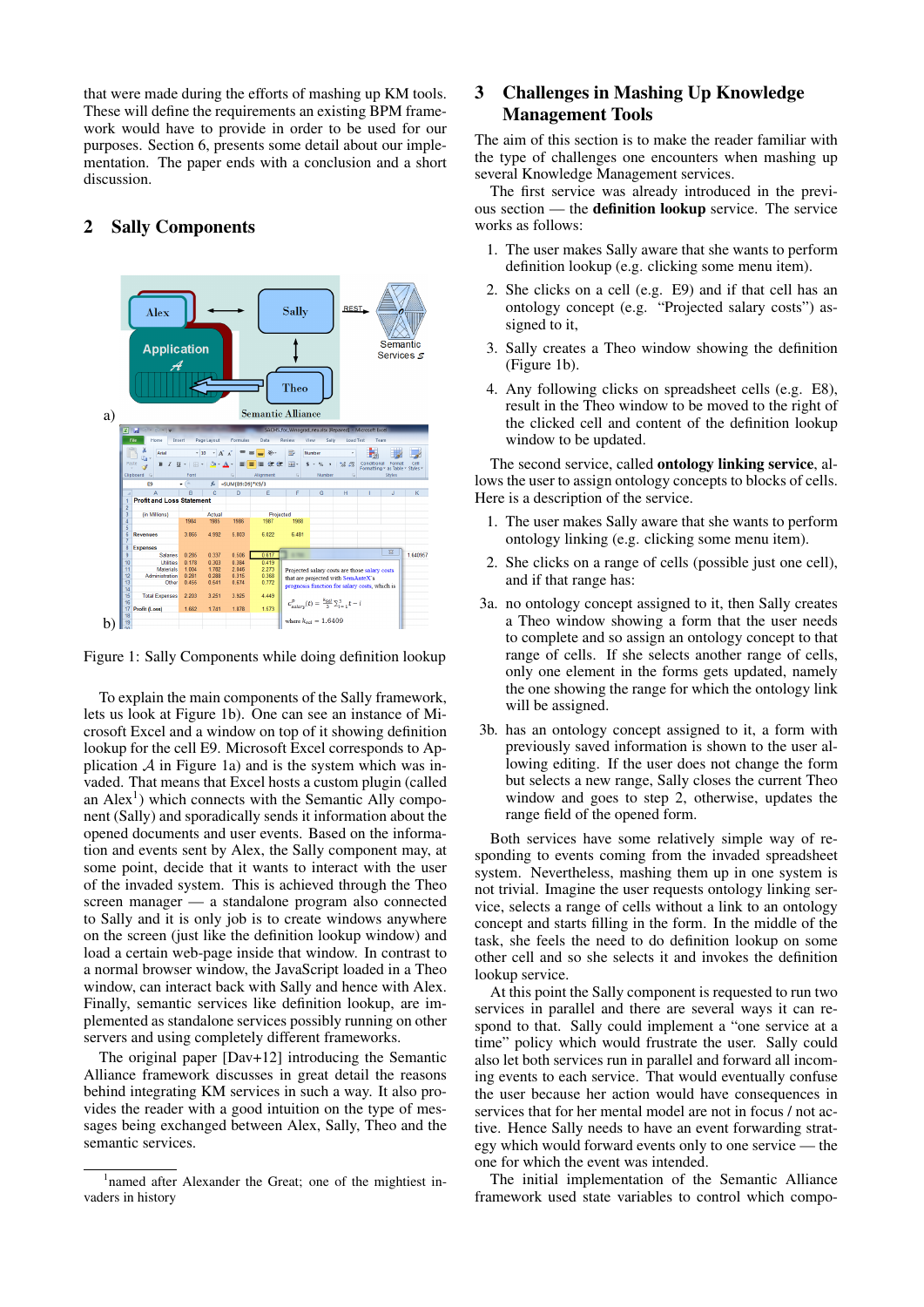nents would be notified of incoming events. As the number of services grew, it became very hard to manage such forwarding rules. In particular, to integrate a new service, changes in several related services had to be performed and hence modularity was violated. Additionally, in order to customize this behavior, the whole framework had to be recompiled.

#### 4 Mashing up Semantic Illustration Services

The Semantic Illustration (SI) architecture [KK09] enhances an application with the Interpretation Mapping function IM which assigns each software object a concept in an ontology  $\mathcal O$ . The ontology  $\mathcal O$  formalizes relationships among concepts and possibly connects them to external ontologies. Note that the ontology  $\mathcal O$  is not static. As the user changes or opens new documents, the ontology  $\mathcal O$  gets updated/extended with new concepts and relationships.

Semantic Illustration Services heavily tap into the information provided by the interpretation mapping and hence it is worthwhile to analyze how the properties of the IM function affects the type of interactions Semantic Illustration Services might be able to provide.

#### 4.1 Dynamic Applicability

Semantic Illustration Services usually have very specific requirements that need to be satisfied before they can be applied. For instance the definition lookup service requires that the input software object has a link to an ontology concept which in turn has a definition. A complex service like the pricing service in [Koh+13] requires that the input CAD object cad satisfies

| $\exists cell1, cell2.$                | such that                                            |
|----------------------------------------|------------------------------------------------------|
|                                        | $IM(cell1) = IM(cad) \wedge$                         |
|                                        | $IM(cell2)$ = "http://economics.org/prices" $\wedge$ |
| $costOf(cell1, cell2) \in \mathcal{O}$ |                                                      |

As documents change or new documents are opened, Semantic Illustration services can become applicable or cease to be applicable.

The requirements that need to be satisfied before a Semantic Illustration service can be invoked may become extremely convoluted and should be regarded by a mashup framework as black boxes. The mashup framework should provide a mechanism for the user to get the list of services are applicable in the current context.

#### 4.2 High Reusability

An important observation about the interpretation mapping IM is that it does not depend on any context information. Hence independently of whether spreadsheet cell C4 is used as part of a formula or as parameter in a wizard, the  $IM(C4)$  is always the same. As a consequence, Semantic Illustration services that solely use information provided by the interpretation mapping are context independent and can be invoked from a multitude of contexts.

The definition lookup service is an example of such a service as it solely uses the  $IM$  function to fetch the definition of the software object at hand and display it. Indeed, the user should be able to invoke the definition lookup service for cell C4 in many situations e.g. if she: 1) clicks on cell C4 inside the spreadsheet document; 2) inspects a reference of cell C4 as part of a formula; 3) uses a wizard or plugin to perform operations on cell C4. Moreover, it may very well happen that a knowledge worker wants to get a definition lookup on a concept mentioned in the definiens provided by the content produced by the definition lookup service itself.

Due to the multitude of contexts in which a Semantic Illustration service can be applied as well as due to modal windows, it is often unfeasible to provide fixed user interface components for accessing the service. Context menus generally provide a better solution. It is the responsibility of the invading Alex component to reliably detect the software objects the user selects. This, in turn, depends a lot on the architecture of the invaded system.

#### 4.3 Support for Subtasking

Knowledge Management tasks often require the user to perform actions she is not familiar with e.g. creating ontology concepts and making their relationship with other concepts explicit. In such cases, the knowledge worker would be tempted to look how similar tasks were performed before and complete current task by following the example of another one. That naturally introduces subtasking i.e. starting a new task while in the midst of another task.

In the example described in section 3, I have presented the challenges associated with the use case when two services run simultaneously and compete for in the same software object selection event. Such situations are quite common for Semantic Illustration services due to the fact that IM function needs a software object as parameter.

A framework for mashing up Semantic Illustration needs to have a policy for broadcasting events to SI services which does not confuse the user. Moreover, there should be an intuitive way how the knowledge worker can resume an interrupted service.

#### 4.4 Access to Common Resources

KM services often rely on other KM services to achieve their goals. For example, the  $IM$  editor, a service linking software objects to ontologies needs to rely on some service that provides CRUD (Create, Read, Update, Delete) operations on ontologies. Our implementation uses the Planetary [Koh12] system for that, but there is no reason why one could not connect use Protege [Pro] or Semantic Media Wiki [Sem].

Similarly, in our experiments invading Web environments, we needed to make sure that services don't use the desktop version of the Theo screen-manager but the Webbased one.

It is desirable that KM services depend on each other because that is the key to reusability. The dependencies should be loose, so that one can easily exchange used implementations based on the context.

### 5 Dimensions of Business Process Modeling

The area of Business Process Modeling aims at describing actions, agents, resources, and relations among them necessary to complete a certain task. Due to the practical nature of the problem and applicability for business, there is a large body of research, best practices, standards, and implementations available. Most of these frameworks support basic modeling tasks but handle more complex situations in some particular way. This makes it very difficult to decide whether a framework is suitable for particular needs without becoming an expert in it. To partially alleviate this problem [LK06] developed a generic meta-model, i.e., a set of dimensions that can be used to categorize particular frameworks. In this section I provide a short description of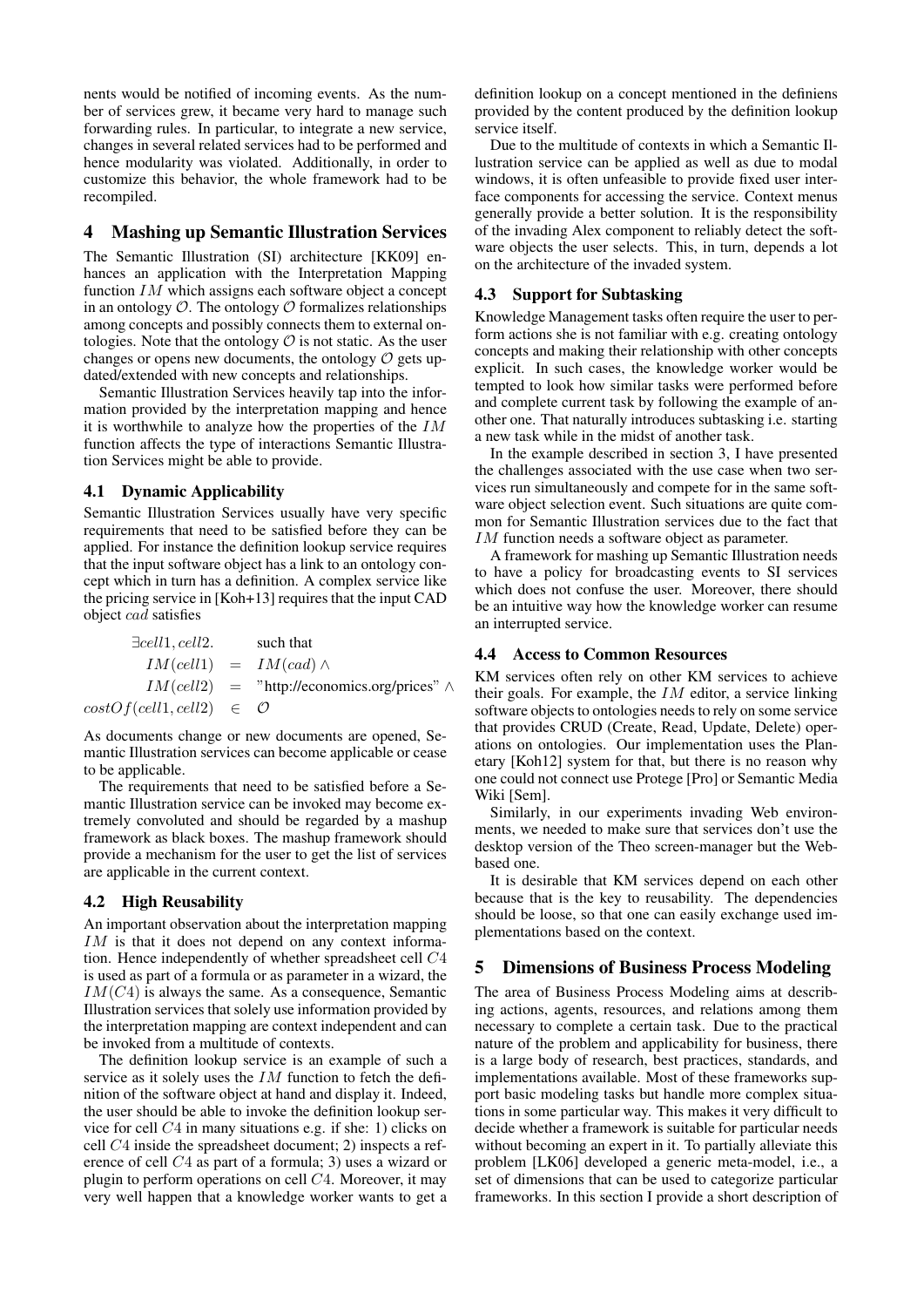

Figure 2: Definition Lookup

these dimensions. In section 5.1, I will evaluate how the mashup requirements from section 4 can be supported by Process Modeling Tools.

Functional Dimension captures the actionable elements of a process and the flows of data relevant to them [CKO92]. It is represented as a directed graph where the nodes represent the actionable elements and the edges represent the type of objects these elements need to exchange. Frameworks are classified in 3 categories, those which: do not represent activities (e.g. Petri Nets); only consider atomic activities; and those which allow subprocesses divisible into other subprocesses and atomic activities.

Behavioral Dimension describes when process elements get executed. This dimension captures loops, branching conditions, decision making, exit criteria etc. Frameworks are analyzed in respect with types of control flows they support e.g. AND splits/joins, XOR splits/joins, N-out-of-M joins etc.

Organizational Dimension captures where and by which agents process actions will be executed. Categorization criteria is based on the types of agents that can be modeled in the framework. For example, is role based execution possible? Can one differentiate between computer services and human workers?

Informational Dimension describes the types of entities that are exchanged among and changed by activities. Such entities include: Events, Database Tables but also Services, Applications.

Context Dimension presents a high-level view on the business process. It describes goals, their measures, deliverables, process owners, process types etc. It captures relations between processes (e.g. support processes); what deliverables are created and what goals these achieve.

### 5.1 Evaluation of Requirements for SI Service Mashups

The minimum requirements a Business Process Modeling framework needs to support for mashing up SI Services depend on two factors:

- the individual requirements of each SI Service towards the BPM framework.
- requirements to support mashing up SI services.

This section evaluates only the later.

An observation that makes modeling of dynamic applicability, high reusability and subtasking requirements much easier is that they can run in a process separate from the SI services themselves. To illustrate this, let us look at Figure 2 depicting the BPM diagram of the definition lookup service. The diagram does not contain any special actions or events that would allow for dynamic applicability or high reuseability. The later are enabled through the



Figure 3: The EventLoop Process

EventLoop process in Figure 3. This process is always active and is the only one which directly receives events about selection events of software object ("Select Software Obj" event) or that the user requested a list of services applicable to the current context ("Request DA"). In case a new software object was selected, it runs a task ("Select Forwarder") which uses some heuristics to decide which service (e.g. definition lookup) should be notified of the event and forward the event to that particular service. This is how "onSelectionChanged" event from Figure 2 gets triggered.

In case the user wants to see what services are available for the current context, the engine starts a subprocess in which it runs in parallel a series of  $N$  service applicability checks, optionally have a timeout strategy and a way to create a list of services for which applicability checks succeeded.

The proposed solution gives us the following requirements for BPM frameworks:

- support for subprocesses for the functional dimension
- support for AND joins/splits for the behavioral dimension
- no special requirements for the context and informational dimensions

# 6 Implementation

To implement the extension mechanism for the Semantic Alliance, I used the jBPM Business Process Management suite [Jbp]. It complied with all the requirements presented in section 4 and also is Java based can so could easily be integrated with the existing Semantic Alliance implementation.

The implemented extension mechanism is based on distributing jar files. On startup, Sally loads all the jar files from a fixed directory and uses Java reflections mechanisms to find all BPMN2 process files. Each BPMN2 process file represents a Knowledge Management service. Each task inside such a process file, specifies an implementation class and method that should be called as soon as the workflow reaches that element. Such BPMN2 files can be created using the jBoss Eclipse plugin or using the web interface of jBoss Drools Guvnor.

# 7 Conclusions

This paper tackles the problem of mashing up Knowledge Management services in a modular way, in systems typically used by knowledge workers. The aim is to create a framework which could provide plug and play support for KM services. As described in section 4, Knowledge Management services have different integration requirements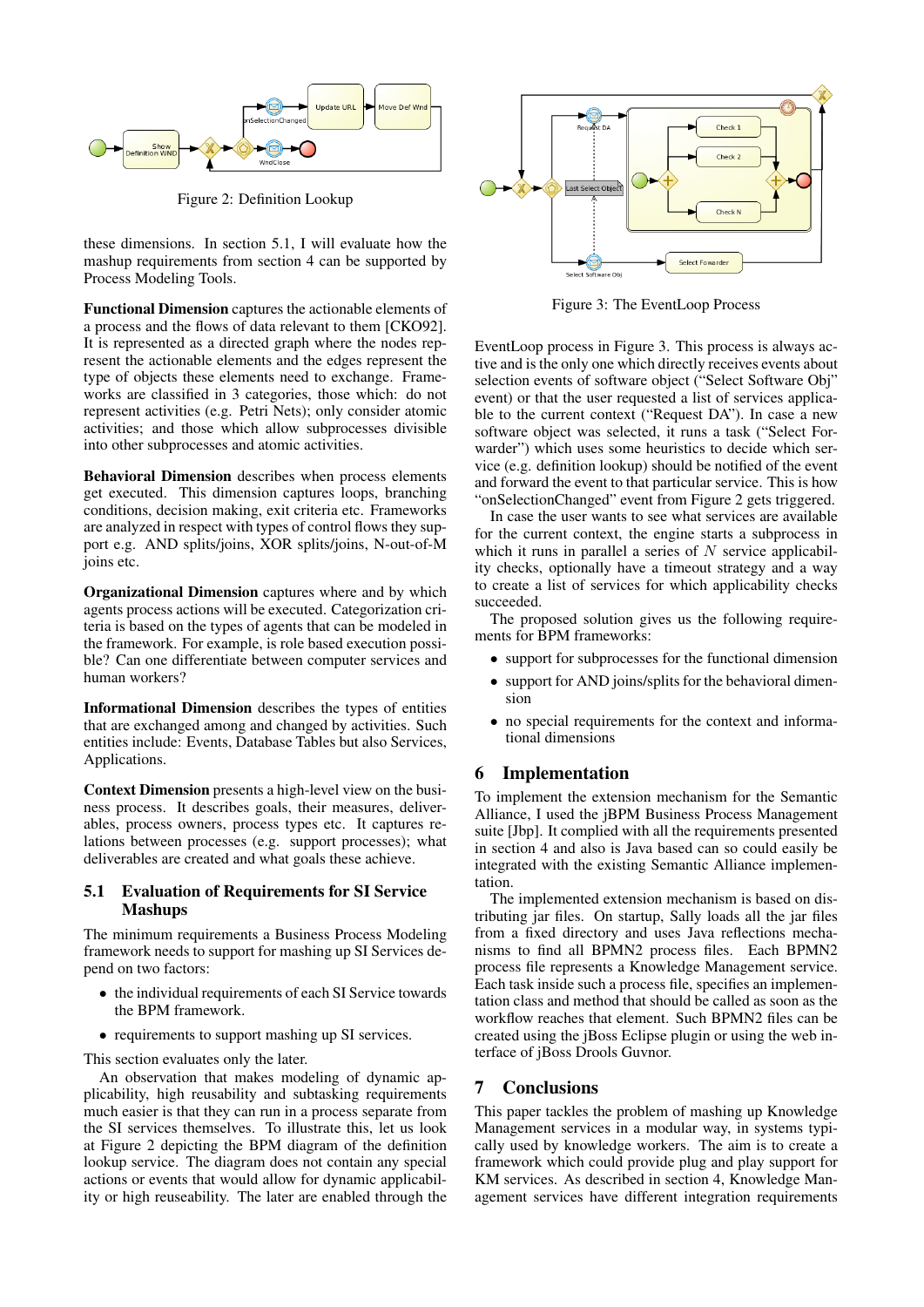into applications than software artifacts such as optimizers or rich visualization tools. In comparison to these tools, Knowledge Management services typically have a very restricted set of software objects to which they can be applied. On the other hand, they can be applied in a much richer number of contexts. Supporting such an integration strategy is the main challenge and contribution of this paper.

The solution presented in the current paper is based on the very mature Business Process Management research area which aims at describing actions, agents, resources and relations among them necessary to complete a certain task. It seemed to provide a natural solution to our challenges and yet the presented solution does not cover all the requirements we identified. Further research is necessary to see if the presented architecture could be improved.

Another research area that could provide some useful insights is the one of ubiquitous computing. This area has similar challenges of making heterogeneous systems work together and respond to user actions in way that makes sense. The author found several goal-based frameworks which have the potential of vastly improving presented architecture.

The Semantic Alliance framework [Dav+12] and the challenges encountered in extending it with new Knowledge Management services, was used both as a tool to understand the root the integration challenges as well as a testbed for developing solutions. An experimental implementation of the extension mechanism was implemented and we are still in the process converting existing KM services to the extension mechanism described in this paper.

## 8 Acknowledgements

I want to thank Andrea Kohlhase and Michael Kohlhase as well as the anonymous reviewers for their constructive suggestions. This work has been funded by the German Research Council under grant KO-2484-12-1.

### References

- [CKO92] Bill Curtis, Marc I. Kellner, and Jim Over. "Process modeling". In: *Commun. ACM* 35.9 (Sept. 1992), pp. 75–90. ISSN: 0001-0782. DOI: 10 . 1145 / 130994 . 130998. URL: http : / / doi . acm . org / 10 . 1145 / 130994.130998.
- [Dav+12] Catalin David et al. "Semantic Alliance: A Framework for Semantic Allies". In: *Intelligent Computer Mathematics*. Conferences on Intelligent Computer Mathematics (CICM) (Bremen, Germany, July 9–14, 2012). Ed. by Johan Jeuring et al. LNAI 7362. Berlin and Heidelberg: Springer Verlag, 2012, pp. 49–64. ISBN: 978-3-642-31373-8. URL: http : / / kwarc . info / kohlhase / papers/mkm12-SAlly.pdf.
- [Dav12] Catalin David. "Semantic Alliance Framework: Integrating Documents and Semantic Services". M. Sc. Thesis. Jacobs University Bremen, 2012. URL: https://svn.eecs. jacobs-university.de/svn/eecs/ archive/msc-2012/cdavid.pdf.
- [Jbp] *jBPM Business Process Management (BPM) Suite from jBoss Community.* URL: http: / / www . jboss . org / jbpm (visited on 07/15/2013).
- [Jeu+12] Johan Jeuring et al., eds. *Intelligent Computer Mathematics*. Conferences on Intelligent Computer Mathematics (CICM) (Bremen, Germany, July 9–14, 2012). LNAI 7362. Berlin and Heidelberg: Springer Verlag, 2012. ISBN: 978-3-642-31373-8.
- [KK09] Andrea Kohlhase and Michael Kohlhase. "Semantic Transparency in User Assistance Systems". In: *Proceedings of the 27th annual ACM international conference on Design of communication (SIGDOC)*. (Bloomington, Indiana, USA, 2009). Ed. by Brad Mehlenbacher et al. ACM Special Interest Group for Design of Communication. New York, NY, USA: ACM Press, 2009, pp. 89–96. DOI: 10 . 1145 / 1621995 . 1622013. URL: http : / / kwarc . info / kohlhase / papers / sigdoc09-semtrans.pdf.
- [Koh+13] Andrea Kohlhase et al. "Full Semantic Transparency". In: *Proceedings of the 14th IFIP TC 14 International Conference on Human-Computer Interaction*. INTERACT'13. in press. Cape Town, South Africa: Springer-Verlag, 2013. URL: http://kwarc.info/ kohlhase / papers / Interact2013 \_ FST.pdf.
- [Koh05] Andrea Kohlhase. "Overcoming Proprietary Hurdles: CPoint as Invasive Editor". In: *Open Source for Education in Europe: Research and Practise*. Ed. by Fred de Vries et al. Proceedings at http : / / hdl . handle . net/1820/483. Open Universiteit Nederland. Heerlen, The Netherlands: Open Universiteit Nederland, Nov. 2005, pp. 51–56. URL: http://hdl.handle.net/1820/483.
- [Koh12] Michael Kohlhase. "The Planetary Project: Towards eMath3.0". In: *Intelligent Computer Mathematics*. Conferences on Intelligent Computer Mathematics (CICM) (Bremen, Germany, July 9–14, 2012). Ed. by Johan Jeuring et al. LNAI 7362. Berlin and Heidelberg: Springer Verlag, 2012, pp. 448–452. ISBN: 978-3-642-31373-8. arXiv: 1206 . 5048 [cs.DL].
- [LK06] Beate List and Birgit Korherr. "An evaluation of conceptual business process modelling languages". In: *Proceedings of the 2006 ACM symposium on Applied computing*. SAC '06. Dijon, France: ACM, 2006, pp. 1532– 1539. ISBN: 1-59593-108-2. DOI: 10.1145/ 1141277 . 1141633. URL: http : / / doi . acm . org / 10 . 1145 / 1141277 . 1141633.
- [Pro] Protégé. URL: http : / / protege . stanford.edu.
- [Sem] *Semantic MediaWiki*. URL: http : / / semantic - mediawiki . org (visited on 03/04/2010).